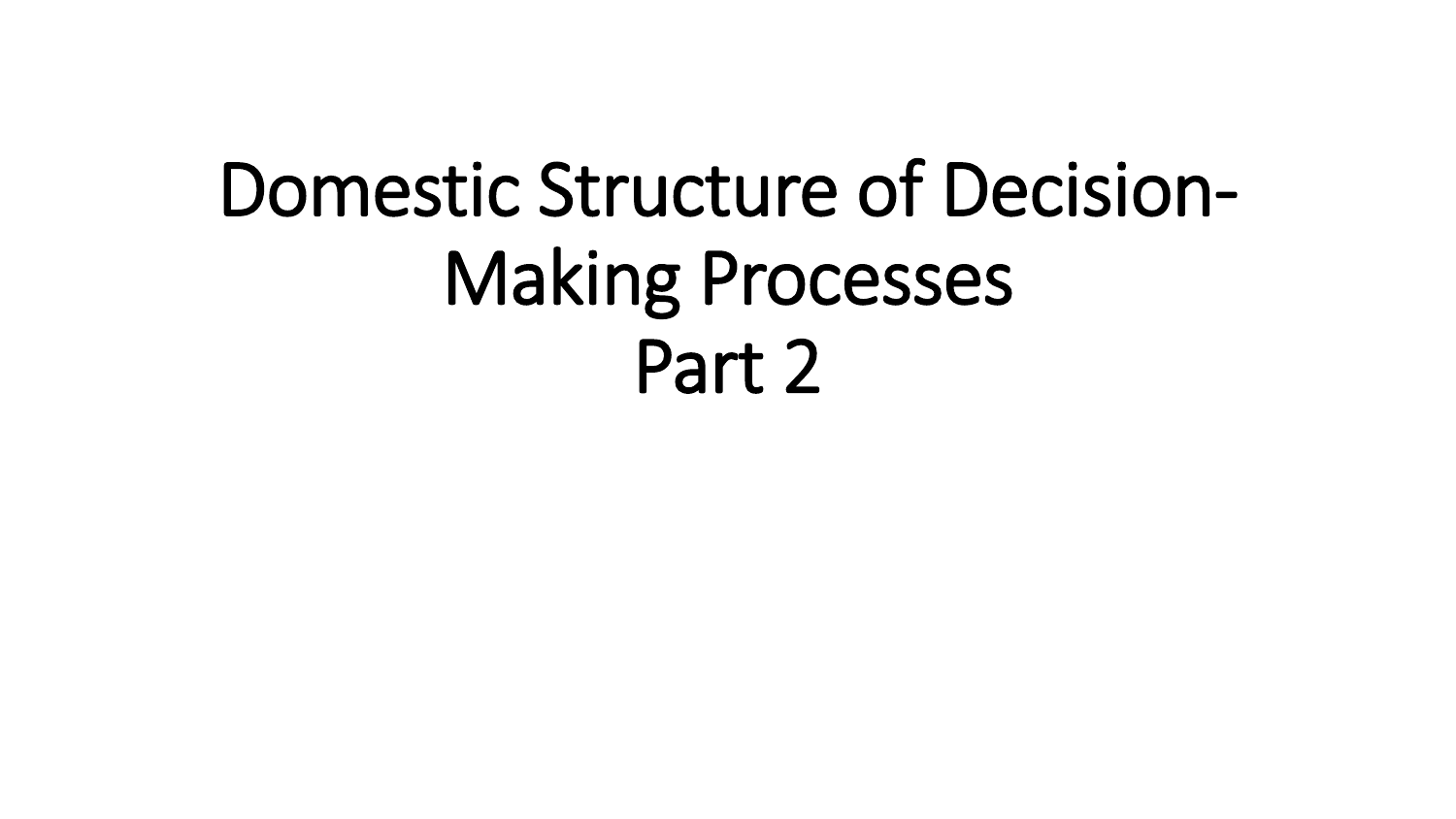- The structure of a decision-making process can affect foreign policy outcomes, especially when no single alternative appeals to a majority of participants.
- Experienced participants in foreign policy formulation are familiar with the techniques for manipulating decision-making processes to favor outcomes they prefer.
- A common technique is to control a group's formal decision rules.
- These rules include the items of business the group discusses and the order in which proposals are considered.
- Probably most important is the ability to control the agenda and thereby structure the terms of debate.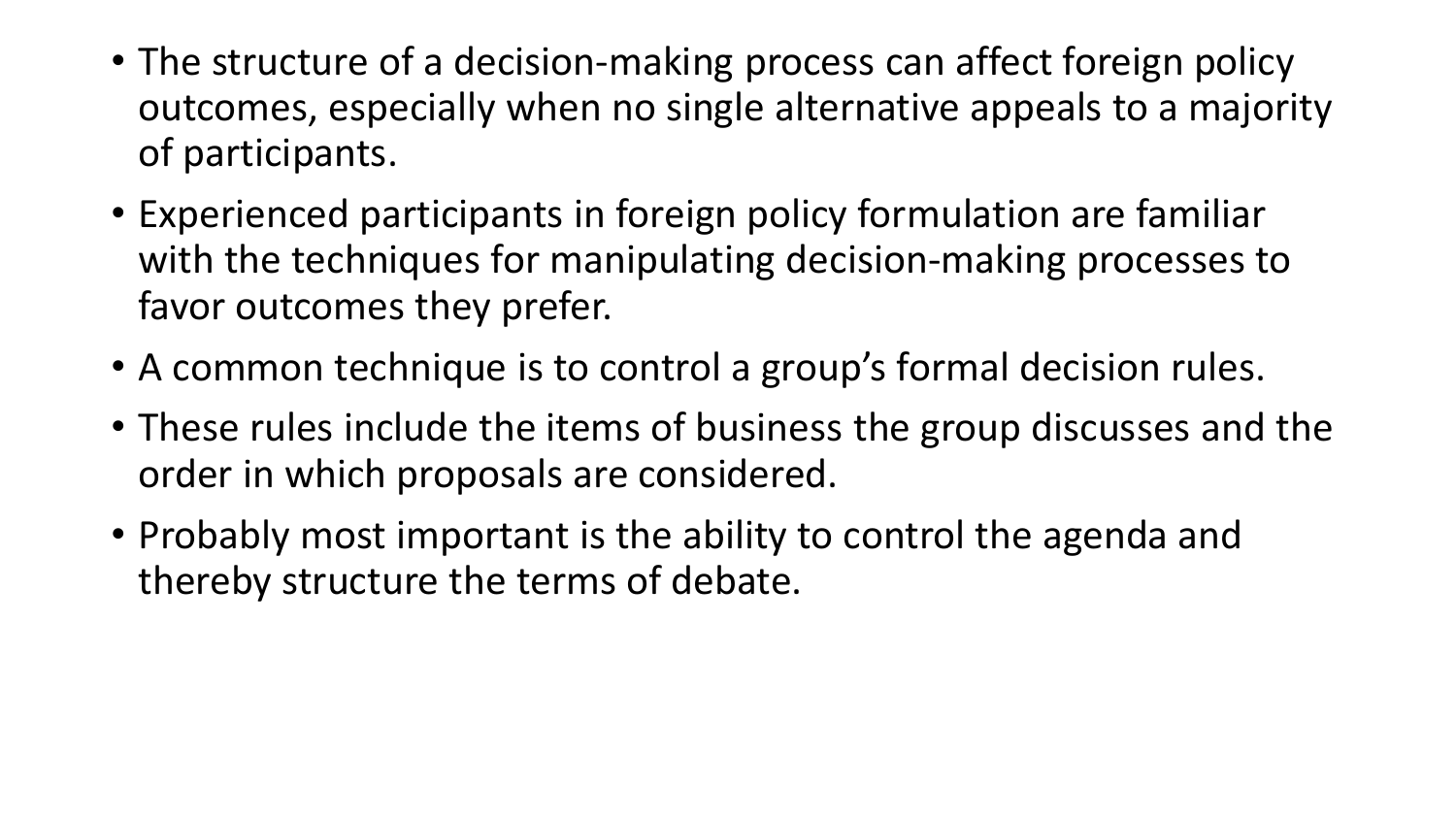- •State leaders often rely on an inner circle of advisors in making foreign policy decisions.
- •The composition and operation of the inner circle vary across governments. Some leaders depend heavily on informal consultations in addition to formal meetings.
- •Some leaders create a "kitchen cabinet"—a trusted group of friends who discuss policy issues with the leader even though they have no formal positions in government.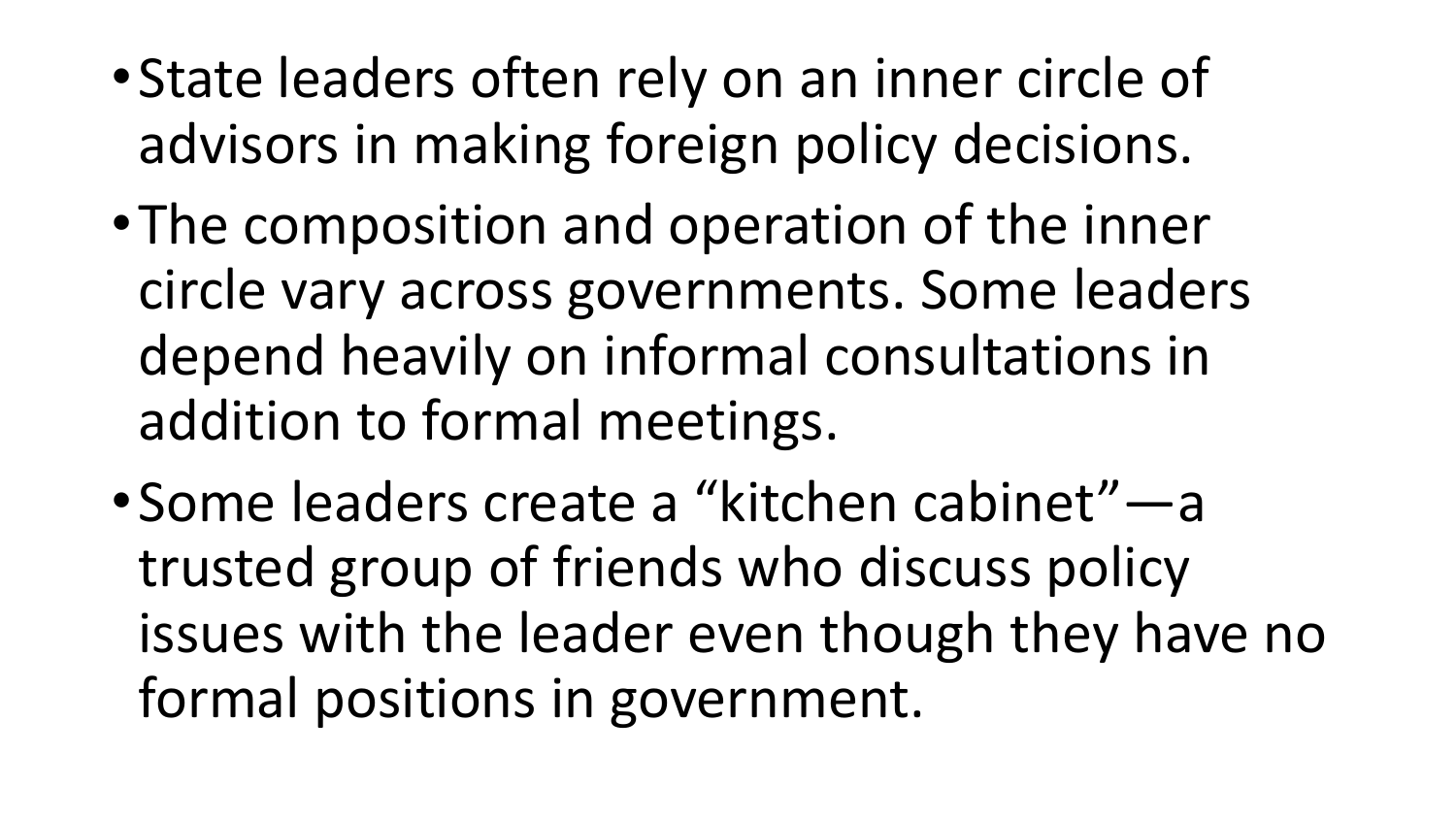- The actions of a state in the international arena result from individual human choices aggregated through the state's internal structures.
- Within the states there are various domestic structures that participate in and contribute to the formulation of foreign policies of states.
- These include:
- *A) Bureaucracies*
- Bureaucracies, that is, various agencies and institutions of government, play a key role in the foreign policy decision processes.
- Bureaucratic agencies contribute to the formulation of states' foreign policies as well as influence their actions in the international arena.
- Different states maintain different foreign policy bureaucracies but share some common elements.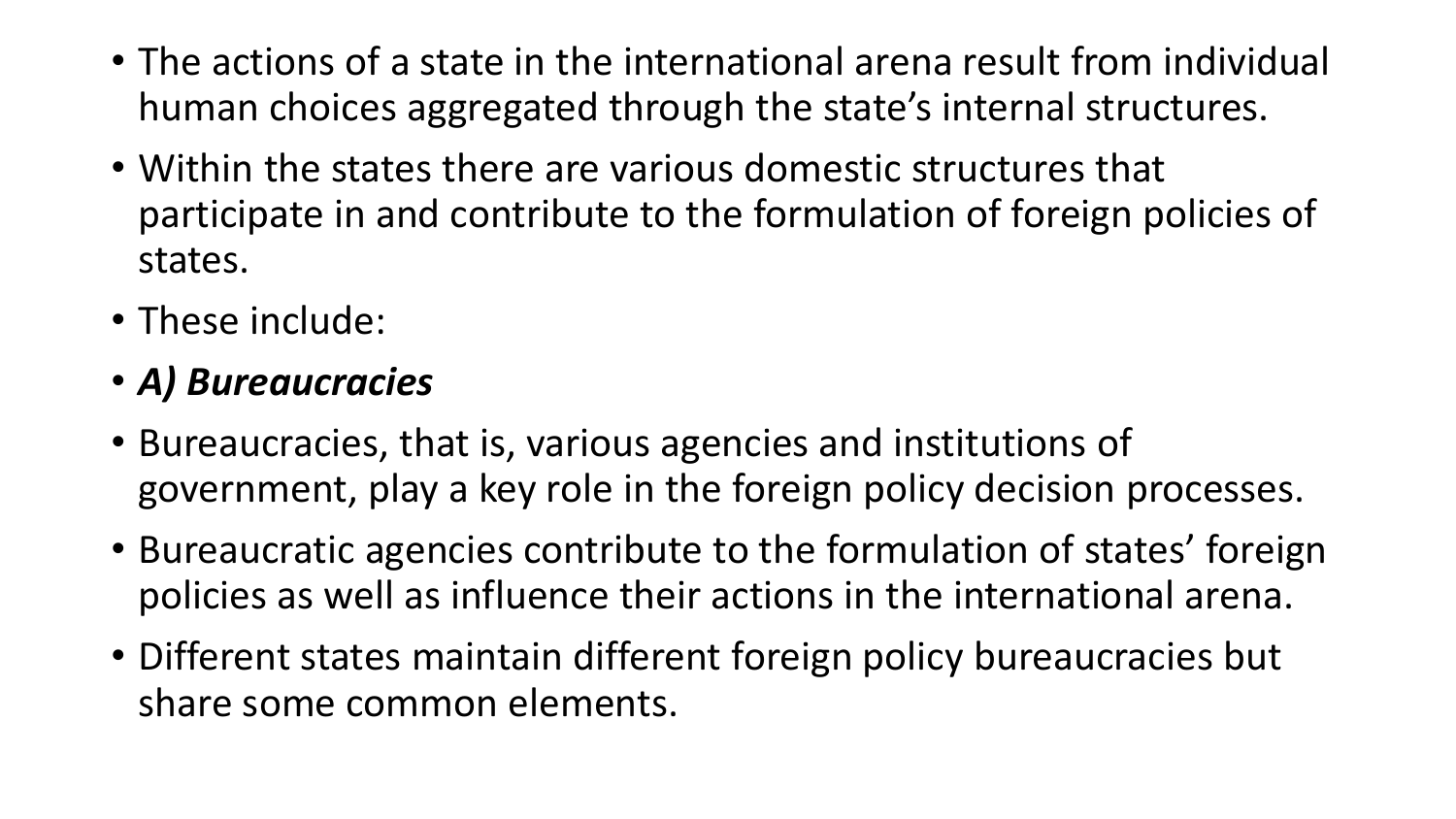### • *i) Diplomats*

- Virtually all states maintain a diplomatic corps, or foreign service, of diplomats working in *embassies* in foreign capitals (and in *consulates* located in noncapital foreign cities), as well as diplomats who remain at home to help coordinate foreign policy.
- States appoint ambassadors as their official representatives to other states and to international organizations.
- Diplomatic activities are organized through a foreign ministry or the equivalent.
- In many democracies, diplomats consisted of *political appointees (*who come and go with changes in government leaders) and *career diplomats* who come up through the ranks of the foreign service and tend to outlast changes in administration.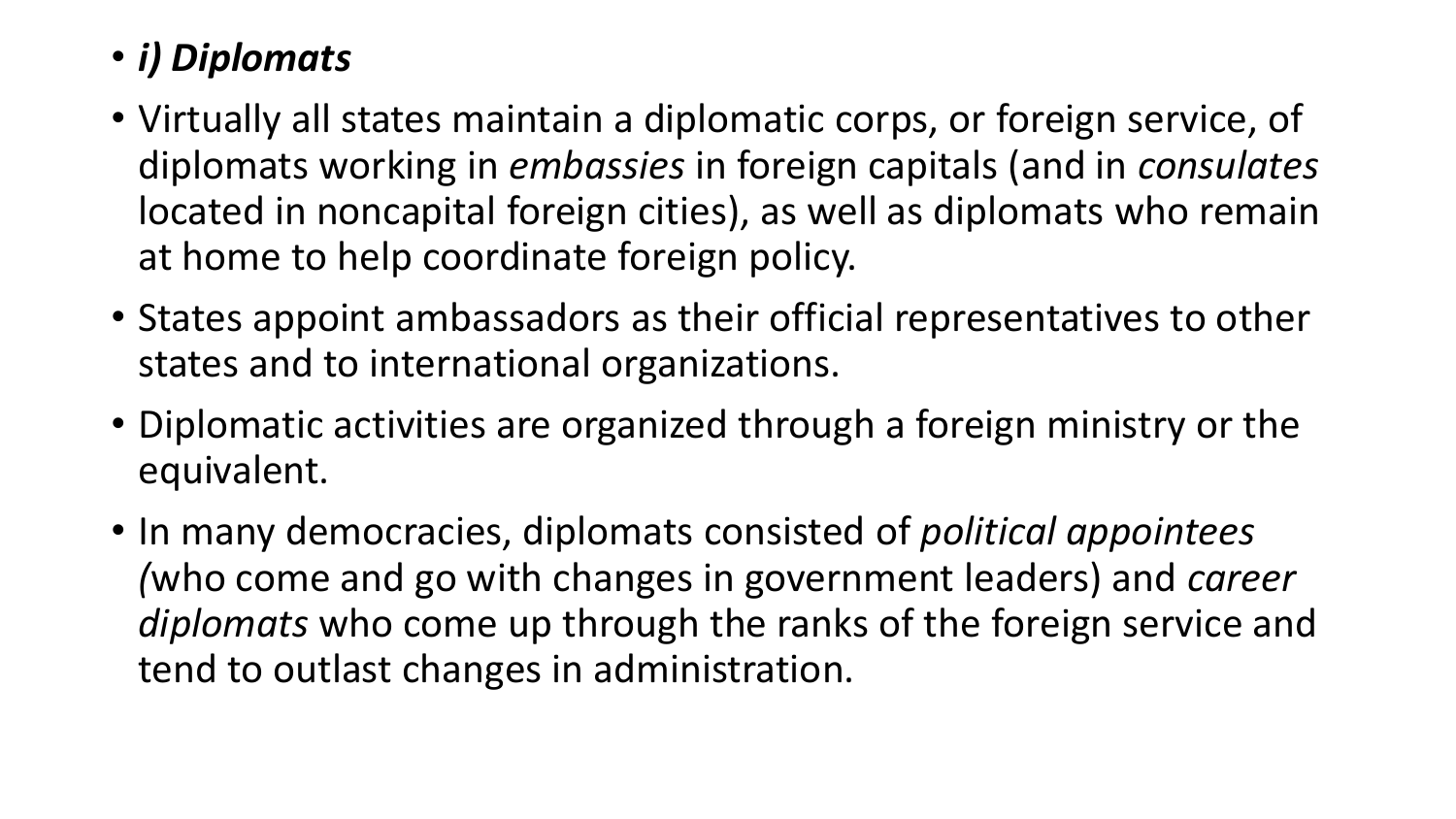- Diplomats provide much of the information that goes into making foreign policies, but their main role is to carry out rather than create policies.
- Nonetheless, foreign ministry bureaucrats often make foreign relations so routine that top leaders and political appointees can come and go without greatly altering the country's relations.
- *i) Interagency Tensions*
- Interagency tension also affects the formulation of foreign policy.
- Certain agencies traditionally clash, and an endless tug-of-war shapes the foreign policies that emerge.
- In the United States and the Soviet Union during the Cold War, the defense ministry was usually more hawkish (favoring military strength) and the foreign ministry or State Department more dovish (favoring diplomacy), with the president or premier holding the balance.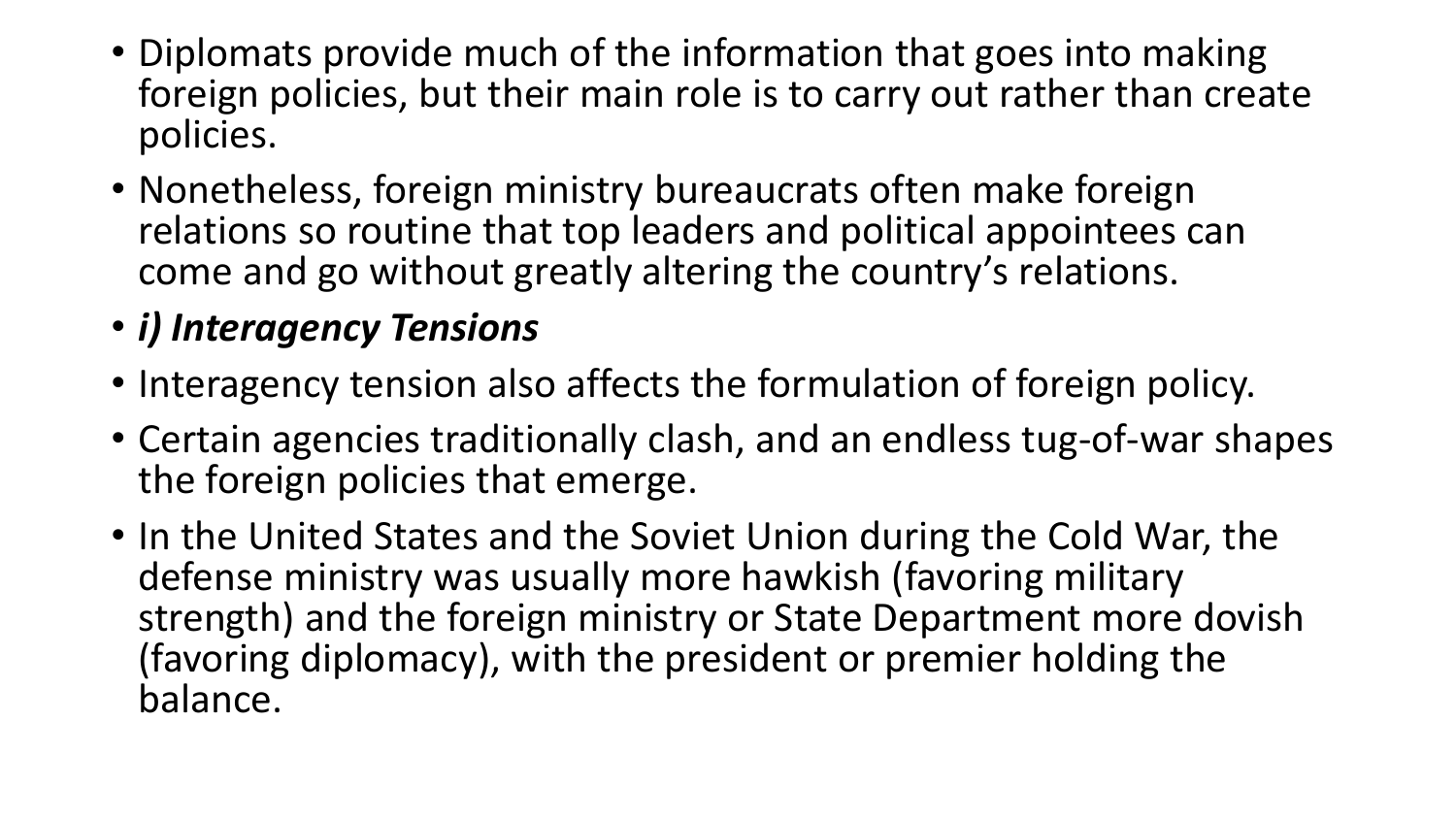#### • *B) Interest Groups*

- Interest groups are coalitions of people who share a common interest in the outcome of some political issue and who organize themselves to try to influence the outcome.
- Foreign policy makers do not operate in a political vacuum but in the context of the political debates in their society.
- In all states, societal pressures influence foreign policy, although these are aggregated and made effective through different channels in different societies.
- In pluralistic democracies, interested parties influence foreign policy through interest groups and political parties.
- Thus foreign policies adopted by states generally reflect some kind of process of domestic coalition formation.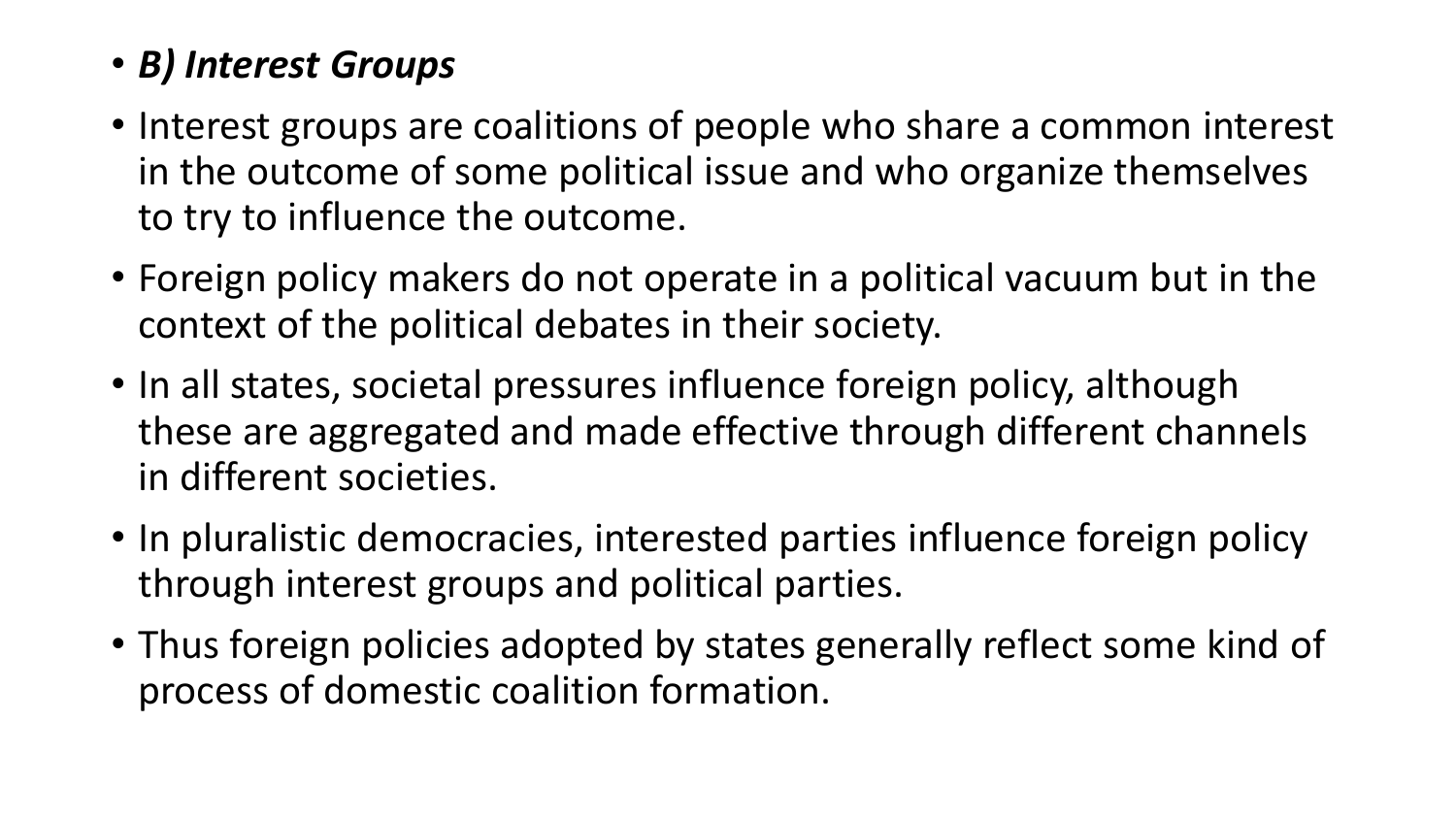- The major tool often deployed by interest groups is lobbying.
- Lobbying is the process of talking with legislators or officials to influence their decisions on some set of issues.
- Three important elements that go into successful lobbying are:
- the ability to gain a hearing with busy officials;
- the ability to present cogent arguments for one's case; and,
- the ability to trade favors in return for positive action on an issue. These favors—legal and illegal—range from campaign contributions to dinners at nice restaurants, trips to golf resorts, and paying bribes.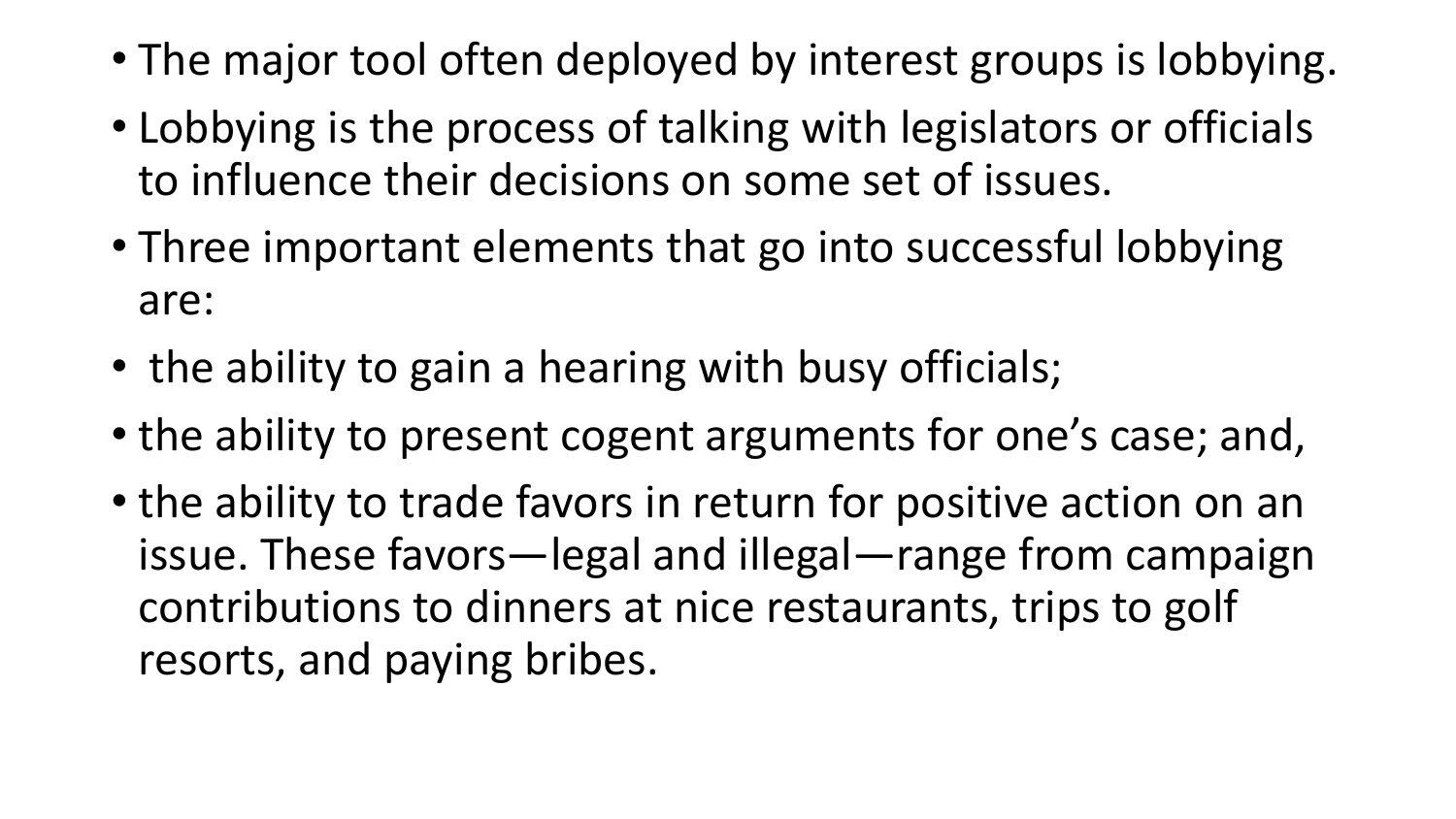#### • *C) The Military-Industrial Complex*

- A military-industrial complex refers to a huge interlocking network of governmental agencies, industrial corporations, and research institutes, working together to supply a nation's military forces.
- The military-industrial complex was a response to the growing importance of technology (nuclear weapons, electronics, and others) and of logistics in Cold War military planning.
- Because of the domestic political clout of these actors, the complex was a powerful influence on foreign policy in both the United States and the Soviet Union during the Cold War.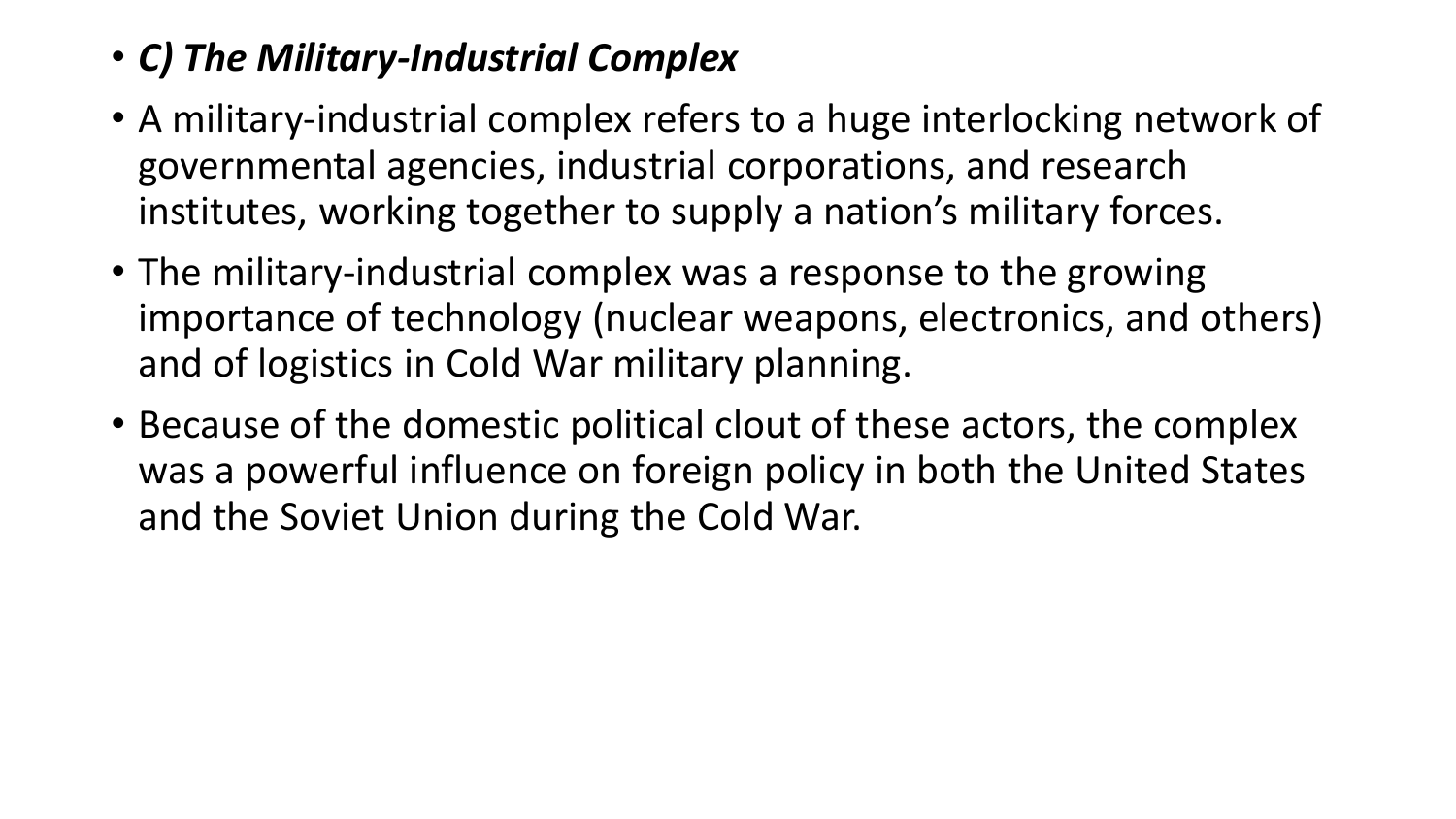## • *D) Public Opinion*

- Many domestic actors seek to influence **public opinion**—the range of views on foreign policy issues held by the citizens of a state.
- Public opinion has greater influence on foreign policy in democracies than in authoritarian governments.
- But even dictators must pay attention to what citizens think.
- No government can rule by force alone: it needs legitimacy to survive.
- It must persuade people to accept (if not to like) its policies, because in the end, policies are carried out by ordinary people—soldiers, workers, and bureaucrats.